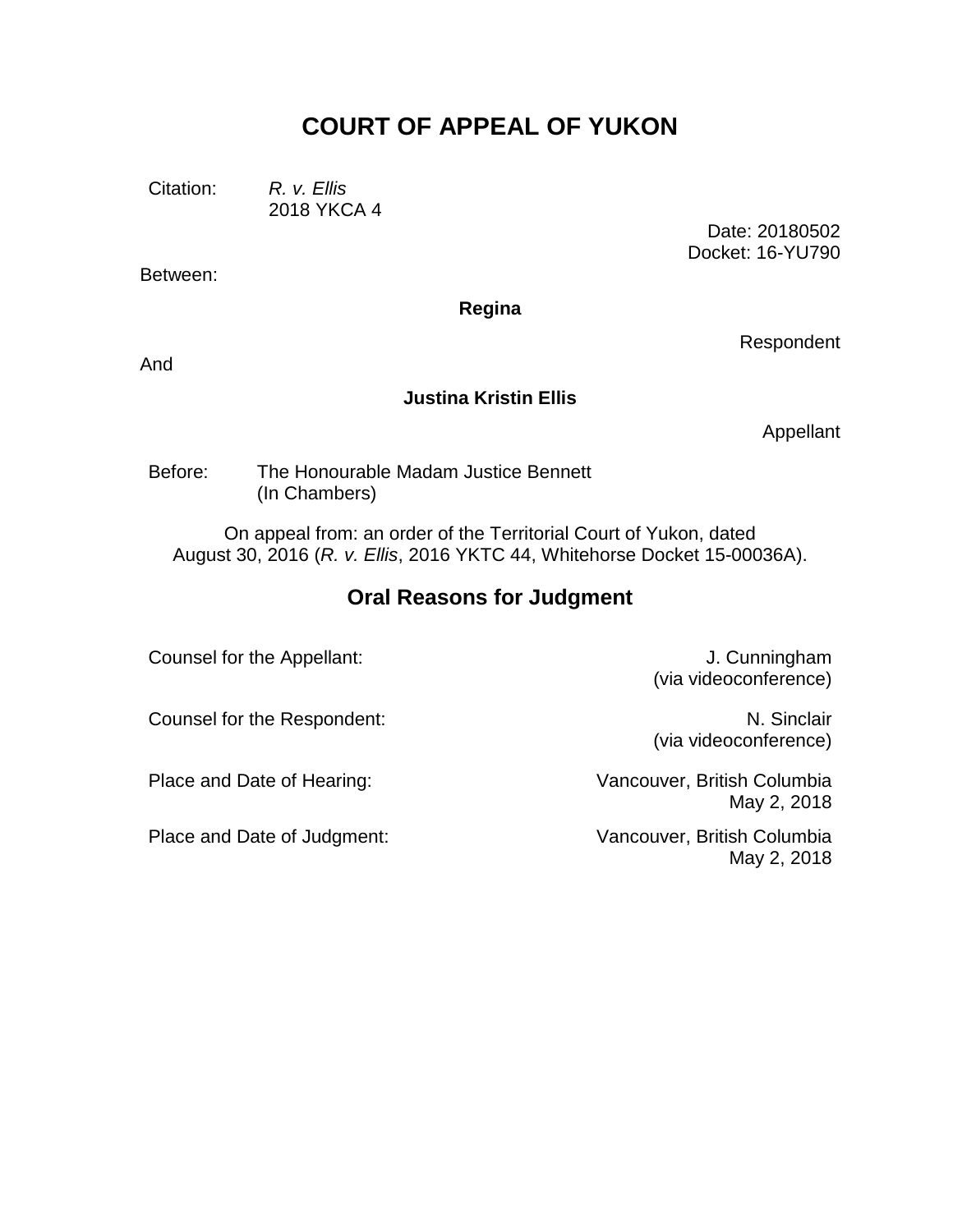## *Summary:*

*The appellant applies for an order under s. 684 of the Criminal Code for the appointment of counsel for her appeal. Held: Application granted. Although the appellant did not file an affidavit outlining her financial circumstances, it is clear from the other material before the Court that she cannot pay for counsel. Furthermore, it*  is in the interests of justice to grant the application. The appellant's grounds of *appeal are not frivolous, and she will not have a meaningful opportunity to advance her appeal without counsel.* 

[1] **BENNETT J.A.**: Justina Ellis pleaded guilty on April 25, 2016 to one count of robbery (s. 344 of the *Criminal Code*, R.S.C 1985, c. C-46), and one count of choking to overcome resistance for the purpose of committing an indictable offence (s. 246(a)). A psychiatric assessment was done pursuant to the dangerous offender provisions, under s. 752.1. As part of a joint submission, Ms. Ellis was found to be a dangerous offender, received a fixed term sentence of 28 months (less 24 months for presentence remand time), and a ten year long term supervision order. The sentence was imposed on August 30, 2016. Ms. Ellis filed a notice of appeal on October 6, 2016 for conviction and sentence, and an extension of time to file that appeal was granted.

[2] She applies pursuant to s. 684 for the appointment of counsel to conduct her appeals. Her ground of appeal is that she did not understand the consequences of her guilty plea. There was a considerable body of evidence before the sentencing judge in relation to the deficits suffered by Ms. Ellis as a result of Fetal Alcohol Syndrome Disorder, inhaling intoxicants as a child, and a long history of drug and alcohol abuse from childhood.

[3] The Crown submits that Ms. Ellis has not filed any material addressing whether she can afford counsel. The Crown also submits that the evidence is lacking with respect to whether the Yukon Legal Services Society ("YLSS") has refused to fund the sentence appeal.

[4] Section 684 sets out the basis upon which an appointment may be made by a judge of the Court: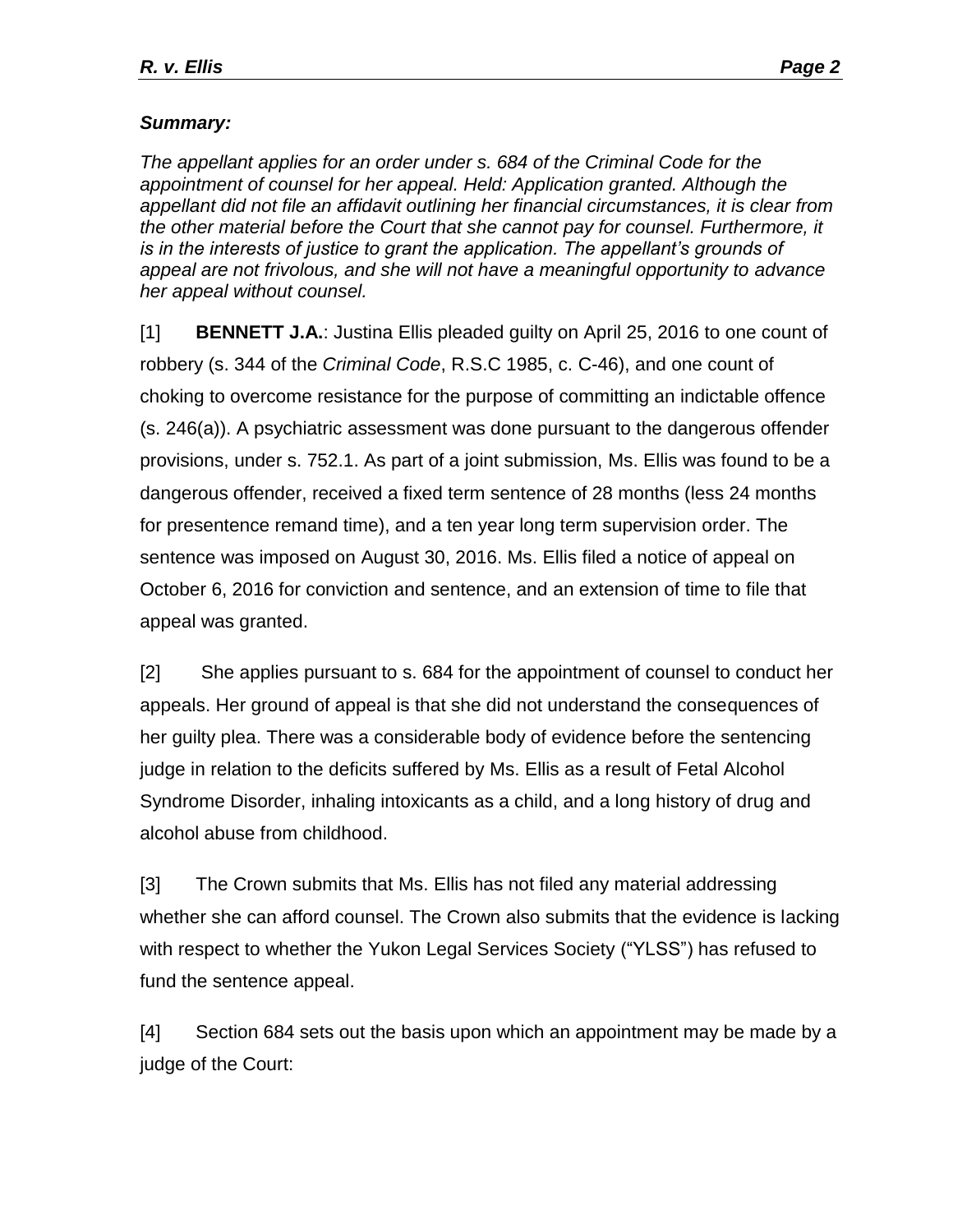684 (1) A court of appeal or a judge of that court may, at any time, assign counsel to act on behalf of an accused who is a party to an appeal or to proceedings preliminary or incidental to an appeal where, in the opinion of the court or judge, it appears desirable in the interests of justice that the accused should have legal assistance and where it appears that the accused has not sufficient means to obtain that assistance.

[…]

[5] Normally, an affidavit of financial circumstances is required in order for the Court to assess whether the appellant has sufficient financial means to pay for a lawyer. No such affidavit has been filed. However, there is ample information provided to the Court from presentence reports, medical reports and the *Gladue* report to satisfy me that Ms. Ellis does not have the financial resources to pay for counsel. She has held a job, at most, once, for one month. She has a Grade 7 education. She has never lived in her own home, always relying on others to house her. There is not a scintilla of evidence to suggest she has any means to pay a lawyer, and ample evidence to suggest that she does not, despite not having filed an affidavit.

[6] In addition, the application for funding lingered with YLSS for many months, to the point where I am satisfied on the material filed that YLSS is not funding the conviction or sentence appeal. The two are intricately related, and I see no purpose in delaying this case any further to ascertain that it is not funding the sentence appeal – I am certain it is not.

[7] The next issue is whether it is in the interests of justice to make the order. The interests of justice component is considered on a case-by-case basis, taking into consideration a number of factors relevant to the personal circumstances of the accused, as well as broad societal concerns: *R. v. Bernardo* (1997), 121 C.C.C. (3d) 123 (Ont. C.A.) at para. 16. The concept is given meaning in the context of a s. 684 application by Justice Doherty in *Bernardo* at para. 20:

The "interests of justice" referred to in s. 684(1) must take cognizance of the broad access to appellate review contemplated by s. 675 and the wide remedial powers of the court of appeal set out in s. 686. Justice demands that an accused who appeals under s. 675 be afforded a meaningful opportunity to establish the merits of the grounds of appeal advanced by that appellant.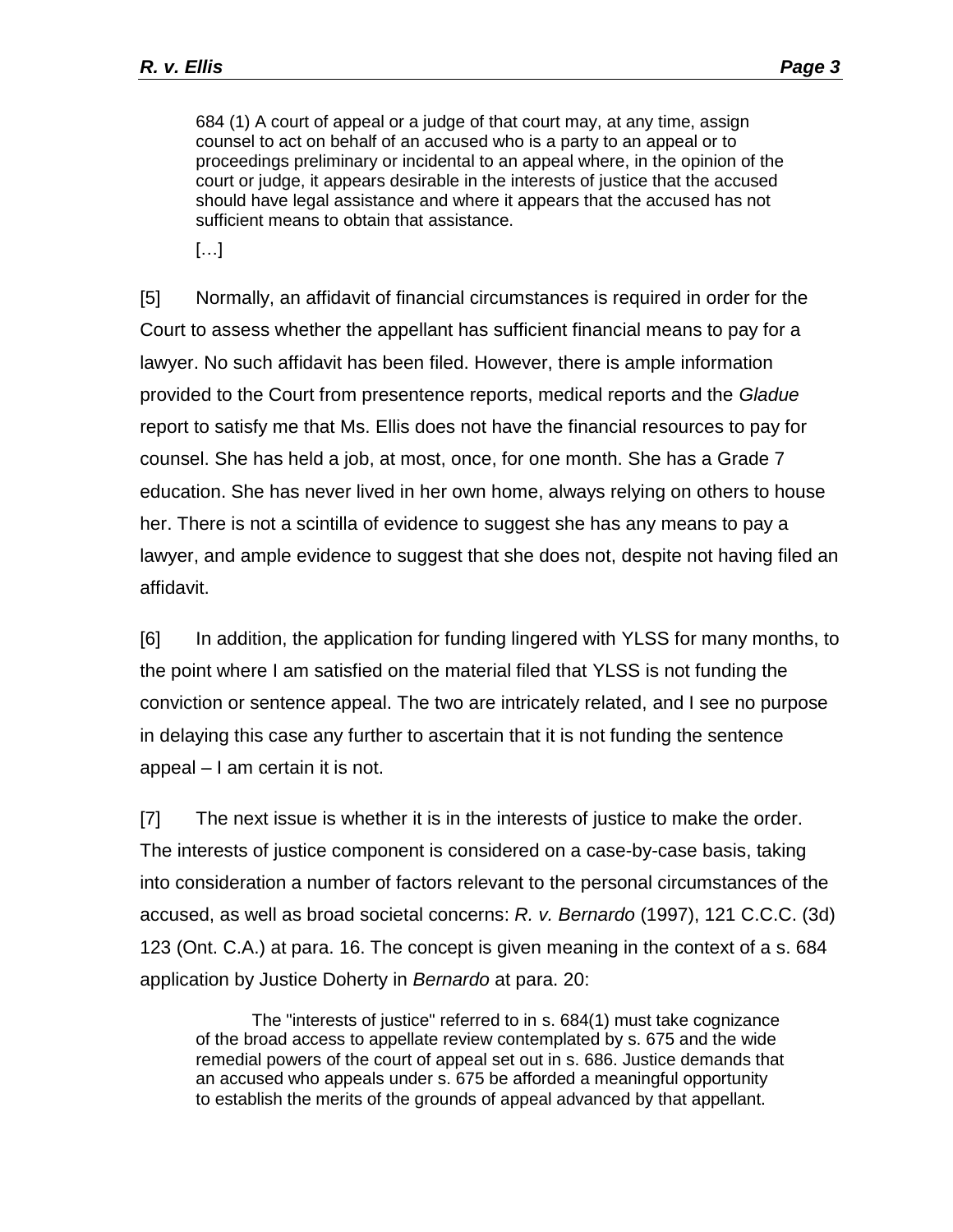That same interest also insists that the court be able to fully and properly exercise its broad jurisdiction at the conclusion of the appeal. Anything less is inconsistent with the statutory scheme created by Part XXI of the *Criminal Code*.

[8] Factors to consider include the complexity of the case (which refers to the length of the record on appeal, the issues on appeal, and the legal questions engaged); whether there is an arguable case; the ability of the appellant to represent themselves, including their level of education, ability to read and understand the record, ability to understand the applicable legal principles and articulate those principles in the context of the appeal, and ability to make the legal arguments in court; and, whether the Court can properly decide the case without the assistance of counsel, amongst others: see *R. v. Gaber*, 2017 YKCA 5 at paras. 14-24 and *Bernardo* at para. 24 for a discussion of the various factors.

[9] A review of the material suggests that there may not be much merit in the appeal, but it cannot be said to be frivolous. However, the evidence is clear that Ms. Ellis suffers from sufficient deficits that would render her incapable of conducting her own appeal. Her reading and comprehension levels are very low. She would have no ability whatsoever to review the brief record, and articulate the legal issue behind the validity of a guilty plea. The appeal is essentially an application to withdraw her guilty plea and *Ineffective Assistance of Trial Counsel* (Criminal Practice Directive, 12 November 2013), applicable to the British Columbia Court of Appeal, provides a good guide to the steps that need to be taken for this appeal, with the necessary changes. This includes the signing a waiver of solicitor-client privilege, filing her affidavit, having trial counsel prepare and file an affidavit, vetting the affidavit for solicitor-client privilege, preparing a written argument, and making submissions to the Court. It is clear that she does not have the capability of taking any of those steps on her own behalf. In my opinion, this is a case where the interests of justice require that counsel be appointed to conduct the conviction and sentence appeal.

[10] Defence counsel making the application today sought only a limited s. 684 order for a merits analysis. In my opinion, there is no point in requiring defence counsel to return to make a full s. 684 order. If counsel concludes, after reviewing the